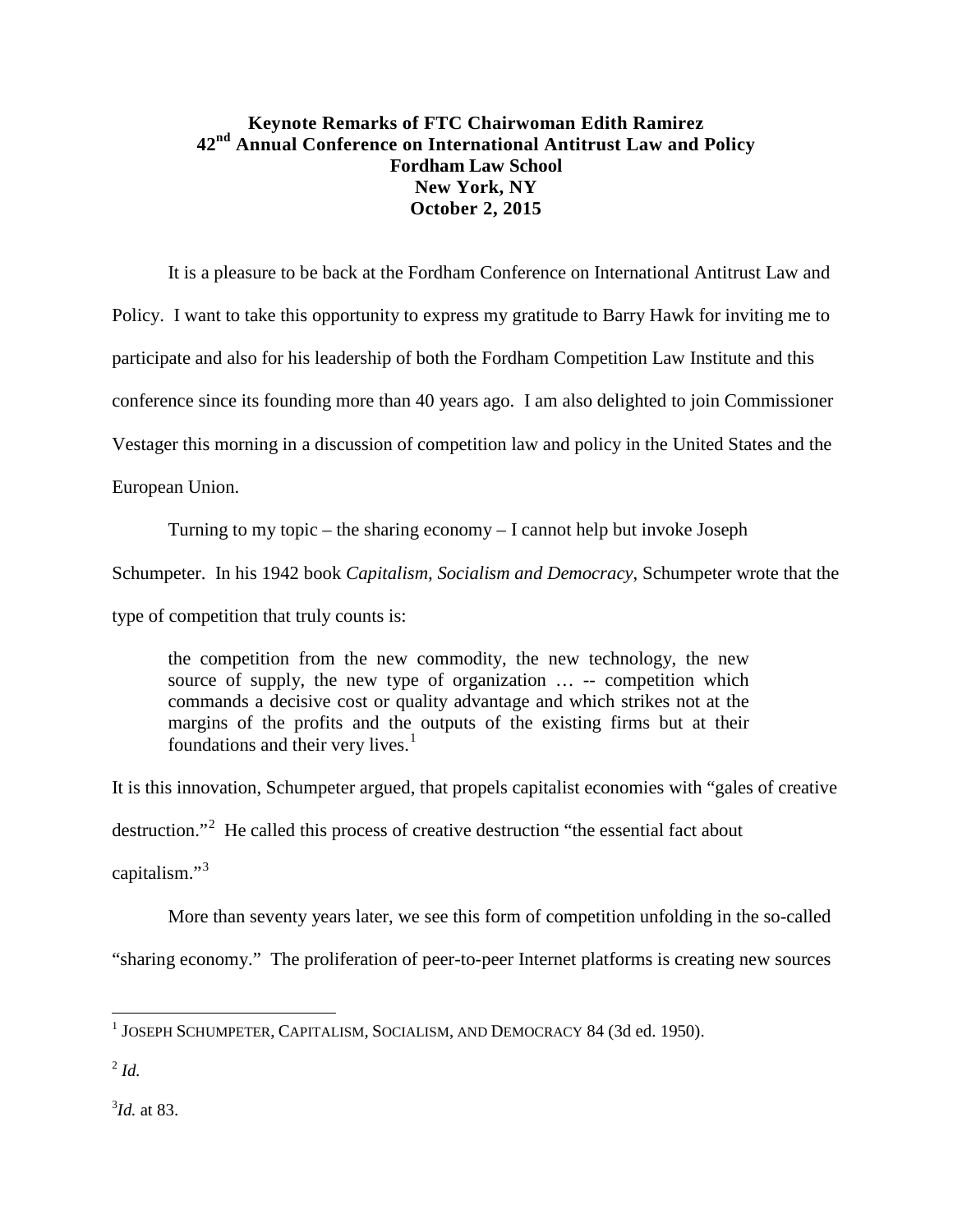of supply for products and services ranging from ride-sharing to short-term rentals to microlending. We are also seeing new types of organization. Indeed, these peer-to-peer business models may defy conventional definitions. In California, for example, there is a dispute over whether Uber drivers are employees or independent contractors of Uber. $4$  Some argue that there needs to be an entirely new classification that captures the hybrid nature of this type of work.<sup>[5](#page-1-1)</sup>

The new forms of competition created by these peer-to-peer business models may well bring the competitive benefits of "creative destruction" to consumers. At the same time, they may also pose risks that consumers do not face with traditional suppliers, which are often subject to regulation.

The Federal Trade Commission's dual mission to promote competition and protect consumers makes the agency particularly well suited to consider the various issues raised by the sharing economy. This morning I would like to describe the FTC's work in this area – specifically, our efforts to study the sharing economy and our advocacy work commenting on the competitive impact of proposed regulations addressing some of these new business models. I will also touch on how other competition agencies around the world are addressing these issues.

As I will discuss in more detail, it is clear that, in our approach to the sharing economy, enforcers and policymakers have to strike a balance. We must allow competition and innovation in the form of these new peer-to-peer business models to flourish. At the same time, where necessary, targeted regulatory measures may be needed to ensure that these new business models have appropriate consumer protections; but they should be no greater than necessary to address those concerns.

<span id="page-1-0"></span><sup>4</sup> Mike Isaac & Natasha Singer, *Uber Ruling Fuels Debate on Status of Workers*, N.Y. TIMES, June 17, 2015, at B1.

<span id="page-1-1"></span><sup>5</sup> *See, e.g.*, [James Surowiecki,](http://www.newyorker.com/contributors/james-surowiecki) *Gigs with Benefits*, THE NEW YORKER, July 6, 2015, at 31.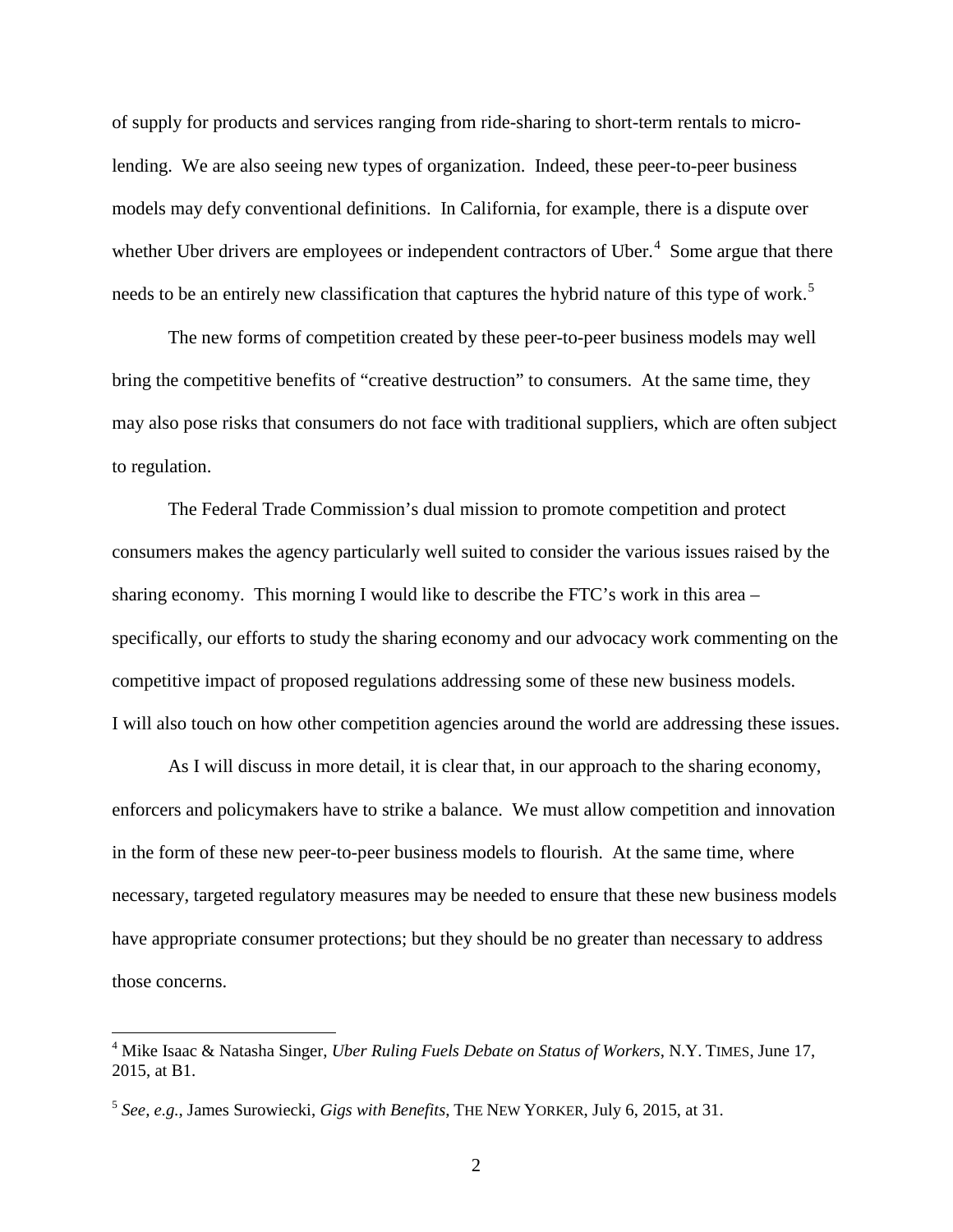## **I. Key Attributes of the Sharing Economy**

Let me start with a bit of context for our work in this area. As most of you know, the FTC enforces laws, primarily Section 5 of the FTC Act, that prohibit unfair methods of competition and unfair and deceptive acts or practices. Pursuant to this authority, we seek to identify business practices and regulations that impede competition without offering countervailing benefits to consumers and advocate for policies that promote competition and consumer protection. In addition to enforcement and advocacy, we also engage in research to ensure that the Commission has the data and information it needs to make sound decisions, track market developments, and chart future priorities.

We use the term "sharing economy" to refer to digital platforms that serve as marketplace intermediaries that enable small buyers and sellers of products and services to identify trading partners. These platforms are in contrast to more traditional platforms through which a single supplier offers goods or services to potential buyers.

This past June, we convened a public workshop to explore economic, consumer protection, and competition issues associated with Internet-based peer-to-peer platforms and the economic activities that these platforms facilitate.<sup>[6](#page-2-0)</sup> We also solicited and received close to 2,000 comments from stakeholders and members of the public.

What have we learned so far? For starters, the sharing economy as a whole has grown rapidly, led by peer-to-peer platforms for ride-sharing like Uber and short-term lodging rentals

<span id="page-2-0"></span><sup>6</sup> *See The "Sharing" Economy: Issues Facing Platforms, Participants, and Regulators*, FED. TRADE COMM'N (June 9, 2015), *available at* [https://www.ftc.gov/news-events/events-calendar/2015/06/sharing](https://www.ftc.gov/news-events/events-calendar/2015/06/sharing-economy-issues-facing-platforms-participants-regulators)[economy-issues-facing-platforms-participants-regulators.](https://www.ftc.gov/news-events/events-calendar/2015/06/sharing-economy-issues-facing-platforms-participants-regulators)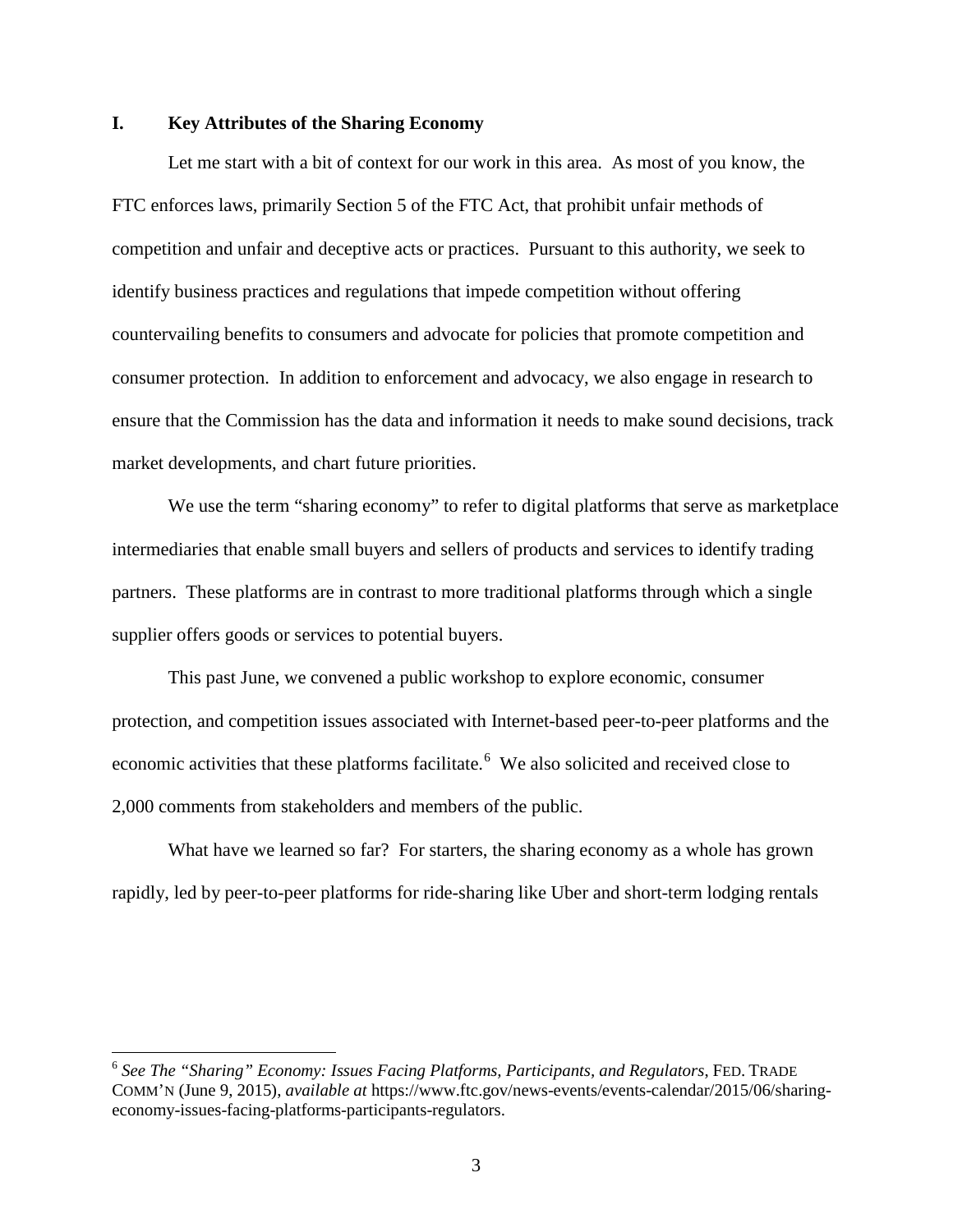like Airbnb. Globally, sharing economy transactions totaled an estimated \$26 billion in 2013, and some predict that the annual total could grow to as much as \$110 billion in the near future.<sup>[7](#page-3-0)</sup>

Peer-to-peer platforms have existed for some time – dating back at least to the 1990s (e.g., Ebay). But in recent years they have proliferated into a wide variety of markets for products and services and increased significantly in size and scale. Among the reasons for these upward trends include continuing improvements in information and communications technologies used by these platforms, the explosive popularity of smartphones, and the increasing willingness of consumers to conduct online commercial transactions.

Although the business models themselves may differ greatly from one sharing economy market to another, successful peer-to-peer platforms typically have three core attributes. First, the platform must create opportunities for sellers and buyers to do business with one another. This means attracting potential sellers and buyers to become users of the platform.

To create transaction opportunities, peer-to-peer platforms also need the ability to connect potential sellers with potential buyers of a particular product or service. These platforms typically match sellers and buyers based on their revealed preferences and requirements or that allow users to find each other based on search criteria. For example, if I want to hire someone to help me landscape my backyard, I can turn to a task-outsourcing platform that enables me to browse through its list of landscaping experts in my geographic area to find one best suited to handle my task.

Second, peer-to-peer platforms need to be able to assist buyers and sellers in reaching an agreement. They need to have a way of determining or negotiating a price and other relevant terms of the transaction.

<span id="page-3-0"></span><sup>7</sup> Sarah Cannon & Lawrence H. Summers, *How Uber and the Sharing Economy Can Win Over Regulators*, HARVARD BUSINESS REVIEW (Oct. 13, 2014), *available at* https://hbr.org/2014/10/how-uberand-the-sharing-economy-can-win-over-regulators/.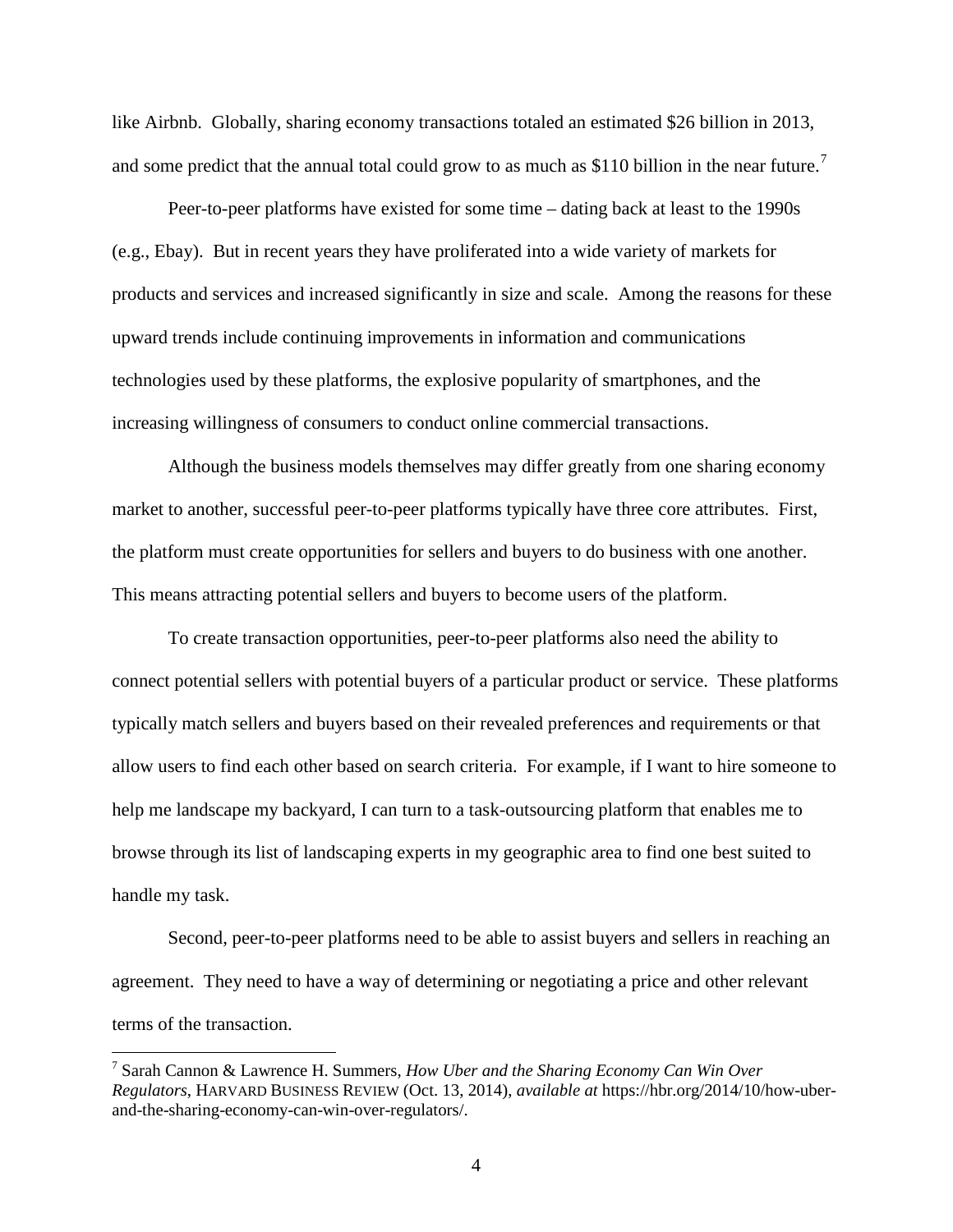For instance, suppose a consumer needs a small loan on an emergency basis and decides to join a peer-to-peer lending platform instead of going to a bank. These lending platforms use proprietary algorithms to evaluate a consumer's credit risk and assign a credit grade. The fact that the platform can process an application and generate a loan quickly may make it more likely that a consumer will obtain the emergency loan when he or she needs it.

Third, peer-to-peer platforms need to ensure that buyers and sellers can conclude their transaction in a mutually satisfactory manner. In other words, there need to be mechanisms for creating trust between the parties and for addressing problems that may arise. So, if a consumer hires someone to move some heavy furniture through a peer-to-peer outsourcer of small tasks, how does she know that the person who shows up can be trusted to do the job? Some of these businesses address this issue not only by running identity and criminal background checks on each worker but also by insuring each job for any resulting bodily injury, property damage, or theft.

Another basic feature of peer-to-peer platforms is that their success often depends on network effects. The more users there are on a platform, both buyers and sellers, the more transaction opportunities there are. Of course, network effects may lead to increased concentration in sharing economy markets, as they do in other markets.

But, as we know, increased concentration does not always harm consumers; sometimes it benefits them, particularly where network externalities are substantial. A platform provider has strong incentives to make its platform as attractive as possible to maximize its value to participants. Real and potential competition among platform providers should also keep platform prices competitive where entry barriers are low. Of course, where entry barriers are

5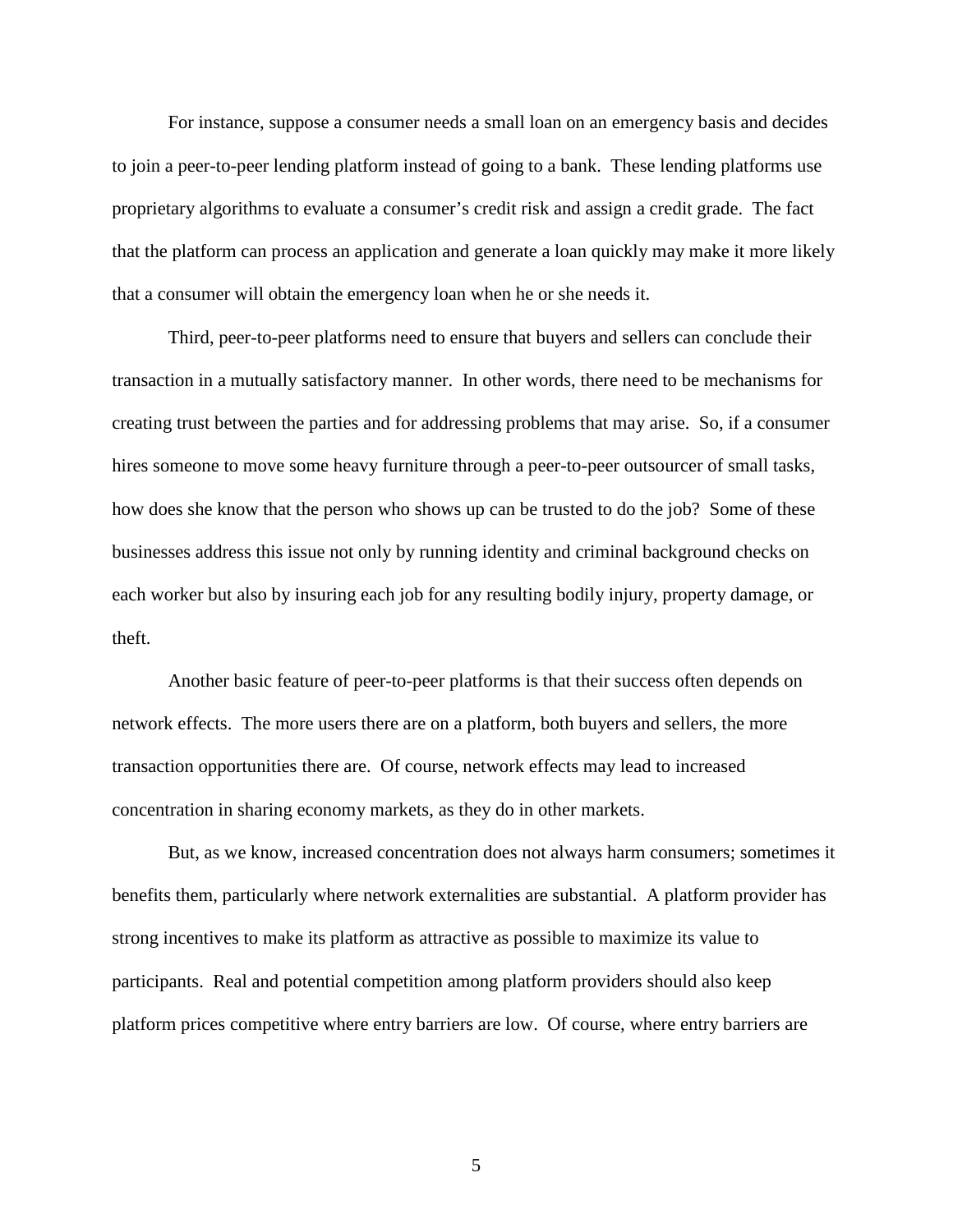high, there is a risk that platform monopolists will charge supracompetitive rates for access to their platforms. This is something competition enforcers need to keep an eye on.

In short, the sharing economy appears to be responsive to consumer demand, to increase competition, and to promote a more efficient allocation of resources – providing consumers with more options and, often, lower prices.

There are already some suggestions that the rise of the sharing economy may have disproportionately positive effects on less affluent consumers over the long term. The ability to rent rather than buy expensive goods, or to partially defray the cost of ownership through facilitated sharing may be most valued by consumers that cannot afford to buy those same items outright.<sup>[8](#page-5-0)</sup>

But sharing economy platforms raise regulatory issues for policymakers not previously seen.

We are still digesting what we learned from the workshop and analyzing the comments we received. What I can say now is that our workshop has confirmed that the sharing economy raises very complex and challenging public policy questions.

## **II. Competition Advocacy with Respect to the Sharing Economy**

 $\overline{\phantom{a}}$ 

I will now turn to the FTC's advocacy work in this area. Where our experience suggests that regulatory efforts are likely to hinder competition and are either not necessary or broader than necessary to achieve legitimate consumer protection or other public policy goals, we are often asked to provide our views to policymakers. I will briefly describe the comments we have submitted over the last two years to various state and local regulatory boards regarding the

<span id="page-5-0"></span><sup>8</sup> *See* Samuel P. Fraiberger & Arun Sundarajan, *Peer-to-Peer Rental Markets in the Sharing Economy*, NYU Stern School of Business Research Paper (Mar. 6, 2015), *available at*  [http://ssrn.com/abstract=2574337.](http://ssrn.com/abstract=2574337)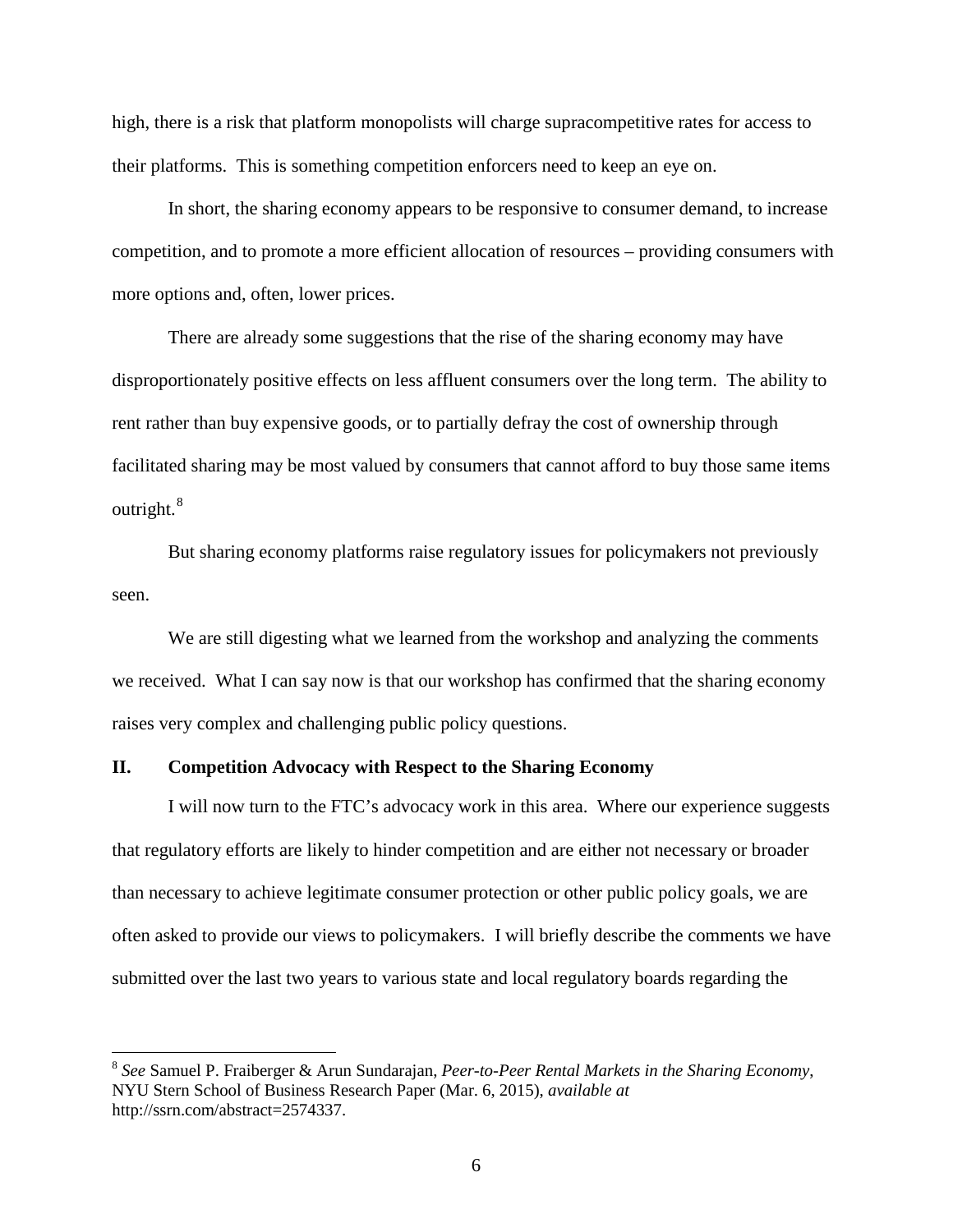impact on competition of proposed regulations in the market for car transportation services, which includes ride-sharing services provided through peer-to-peer platforms.

We have generally cautioned state and local governments not to impose legacy regulations on new business models simply because they happen to fall outside of existing regulatory schemes. The threshold question for policymakers examining new peer-to-peer businesses should be whether there is a public policy justification for regulating the service at all, either through an expansion of existing regulatory schemes or entirely new ones. If there is no public policy rationale justifying regulation, policymakers should allow competition to proceed unfettered. Our experience tells us that consumers generally benefit from the competition that arises between traditional and new business models.

One of our main concerns is that existing regulatory schemes tend to mirror, and perhaps even entrench, traditional business models and thereby chill pro-consumer innovation. Indeed, we have seen Uber and Airbnb face lawsuits and other challenges from New York to Barcelona to Bangkok for allegedly engaging in "unfair competition" through their respective offerings of ride-sharing service and short-term rentals.

A related concern is that existing regulatory bodies may be controlled or influenced by the very interests they regulate, and that incumbents will use the existing regulatory structure to deter new, potentially disruptive entry.

In our comments, we have noted that transportation platforms can spur competition by providing consumers with new ways to more easily locate, arrange, and pay for rides, as compared to traditional taxicabs. The technology also enables new methods of fare calculation and fare transparency without the use of traditional taxicab meters. They also appear to be

7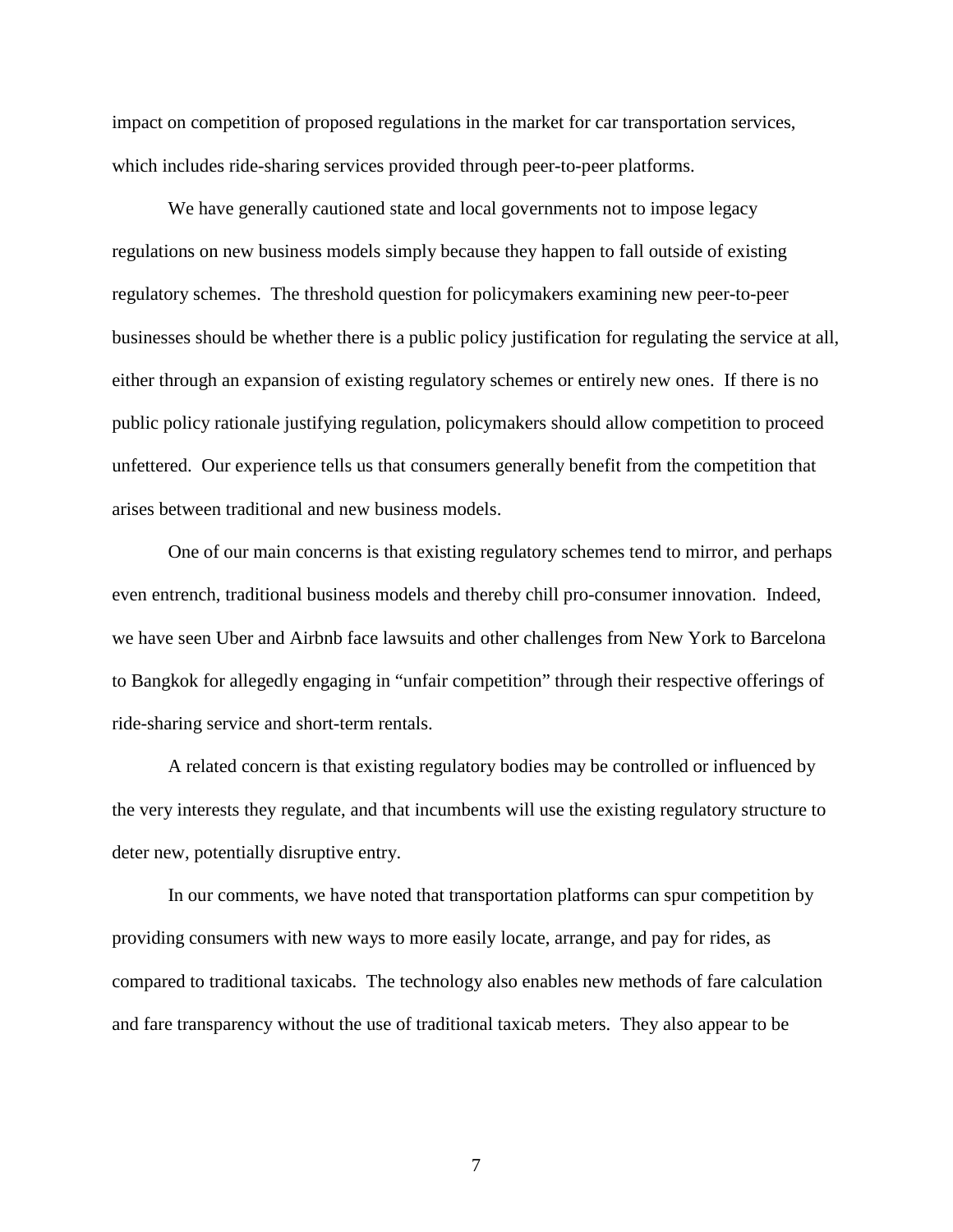responsive to consumer demand and may promote a more economically efficient use of personal vehicles.

Of course, regulatory boards and other policymakers may have legitimate consumer protection and other public interest objectives for regulation, among them public safety. But policymakers must carefully consider the potential competitive effects of such regulations as well as the justifications being urged to support them.

Regulatory frameworks, to the extent they are needed, should be flexible enough to allow new forms of competition. Often, the existing regulations governing the traditional industry (here, taxicabs) have been in place for decades without much change. It is advisable that they be reviewed and revised periodically to facilitate and encourage the emergence of new forms of competition that would benefit consumers.

In addition, any regulatory response should be narrowly tailored to the specific public policy goals that have been identified. We recommend that regulations directed at ride-sharing services should focus primarily on ensuring qualified drivers, safe and clean vehicles, sufficient liability insurance, transparency of fare information, protecting privacy and consumer data, and compliance with other applicable laws.

Let me use a comment we submitted to the District of Columbia Taxicab Commission in June 2013 as a concrete example. $9$  At that time, the Taxicab Commission sought to issue new rules governing "digital dispatch services," a term that would encompass ridesharing services like Uber and Lyft. We applauded the Taxicab Commission's efforts to update its rules to account for a changing marketplace. But we also expressed concerns that certain requirements,

l

<span id="page-7-0"></span><sup>9</sup> *See* FTC Staff Comments Before the District of Columbia Taxicab Commission Regarding Second Proposed Rulemakings Regarding Chs. 12, 14, and 16 of Title 31 (June 7, 2013), *available at*  http://www.ftc.gov/policy/policy-actions/advocacy-filings/2013/06/ftc-staff-comments-district-columbiataxicab.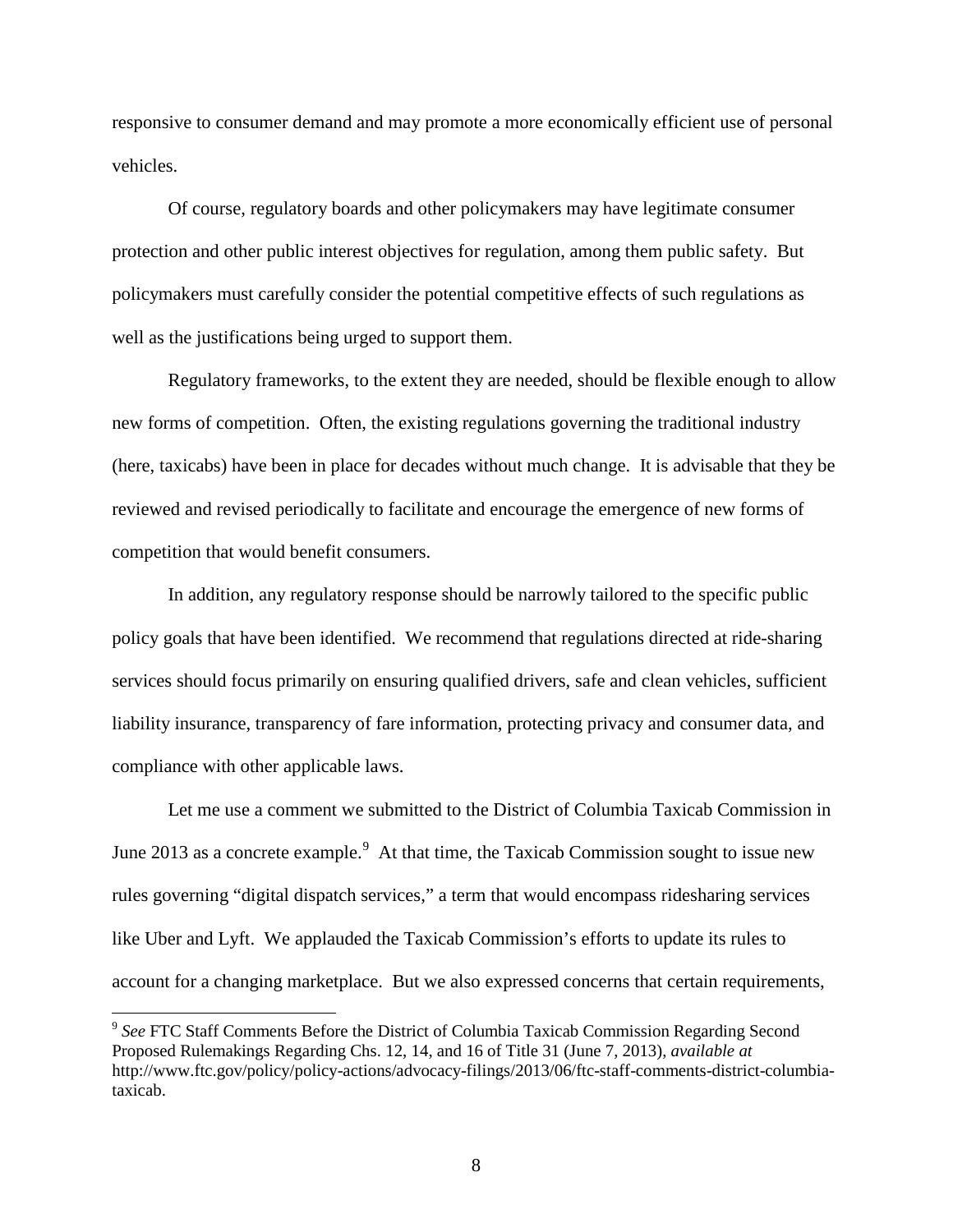including one requiring that digital dispatch services provide the Taxicab Commission with a daily data feed containing detailed trip information, could serve as technical barriers to entry without any countervailing benefits.<sup>[10](#page-8-0)</sup>

We also cautioned that a proposed prohibition on digital dispatch services from associating with branded taxicab operators appeared to lack any pro-consumer benefits and could, in fact, harm competition by deterring such operators from experimenting with software applications in their businesses.<sup>11</sup>

Needless to say, we are not alone in addressing these issues, which are making front page news internationally. Like us, a number of other competition agencies around the world are also advocating in favor of competitive markets and giving voice to consumer welfare concerns within their own regulatory environments.

In Mexico, for example, following efforts by Mexico City's Mobility Ministry to require that Uber register with them, COFECE urged that Uber and other ridesharing services be recognized as a new form of transportation not subject to many taxi regulations beyond those

<span id="page-8-0"></span> $^{10}$  *Id.* at 1, 6-7.

<span id="page-8-1"></span><sup>&</sup>lt;sup>11</sup> *Id.* at 5-6. For other examples, *see* FTC Staff Comment to the Honorable Brendan Reilly Concerning Proposed Ordinance O2014-1367 Regarding the A Regulatory Framework Providing for the Licensing and Operation of Transportation Network Providers in Chicago, Illinois (Apr. 15, 2014), *available at*  https://www.ftc.gov/system/files/documents/advocacy\_documents/ftc-staff-comment-honorable-brendanreilly-concerning-chicago-proposed-ordinance-o2014-1367/140421chicagoridesharing.pdf; FTC Staff Comment to the Honorable Debbie Ossiander Concerning AO NO. 2013-36 Regarding the Regulatory Framework for the Licensing and Permitting of Taxicabs, Limousines, and Other Vehicles for Hire in Anchorage, Alaska (Apr. 19, 2013), *available at* http://www.ftc.gov/policy/policy-actions/advocacyfilings/2013/04/ftc-staff-comment-anchorage-assembly-member-debbie; FTC Staff Comments Before the Colorado Public Utilities Commission *In The Matter of The Proposed Rules Regulating Transportation By Motor Vehicle,* 4 Code of Colorado Regulations 723-6 (Mar. 6, 2013), *available at*  http://www.ftc.gov/policy/policy-actions/advocacy-filings/2013/03/ftc-staff-comment-colorado-publicutilities.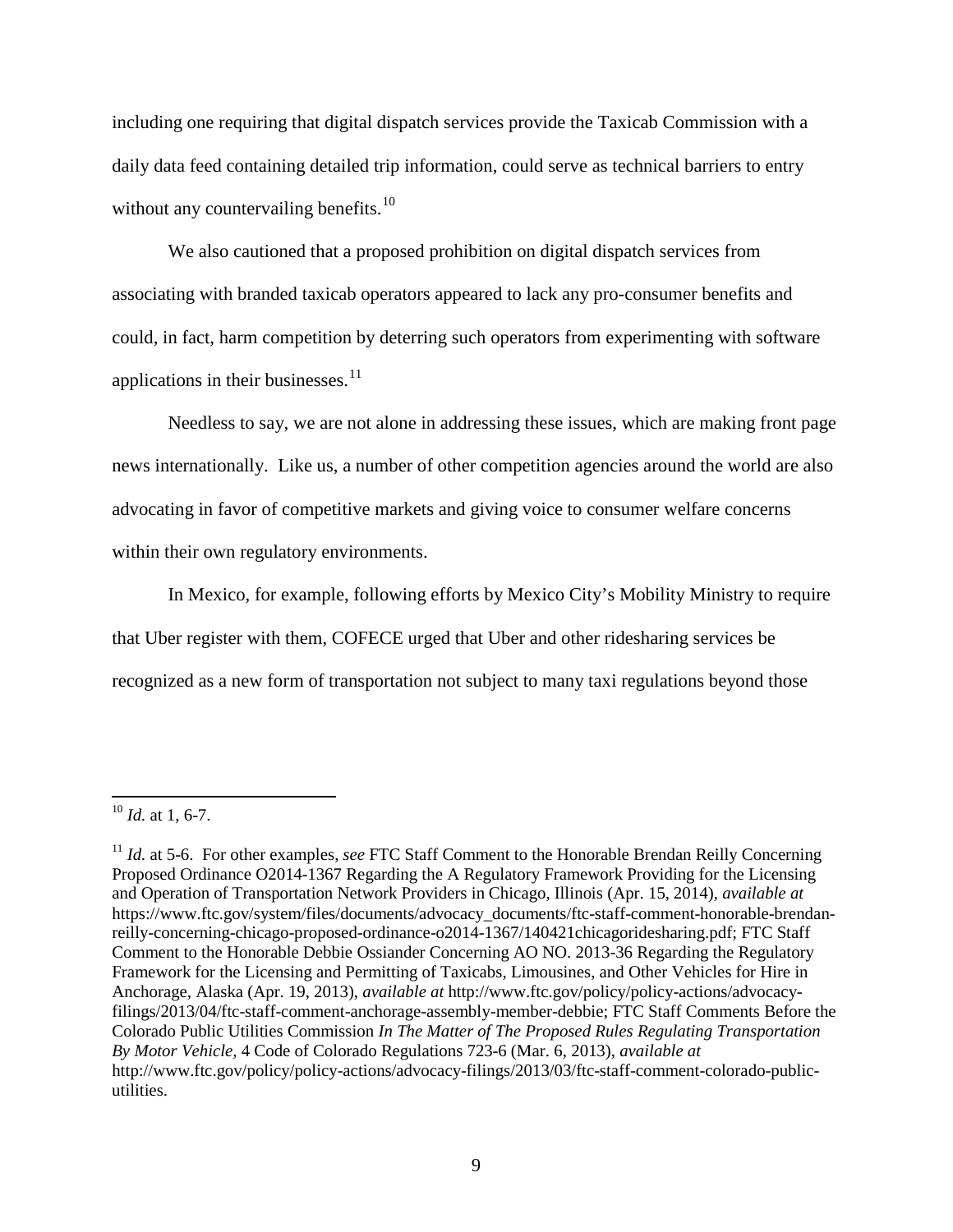necessary to protect consumer safety.<sup>[12](#page-9-0)</sup> Similarly, in Brazil, CADE has stated it will file amicus briefs in court proceedings in which services such as Uber are being challenged.<sup>[13](#page-9-1)</sup> And the French competition authority has also issued opinions reflecting a pro-competitive view of Uber and related services. [14](#page-9-2)

## **III. Conclusion**

l

Let me close by emphasizing once more that the public policy questions raised by the sharing economy are complex and challenging. For instance, assuming these new business models may benefit consumers, how can regulators provide a regulatory framework flexible enough to allow them to realize their full potential? Do existing regulatory frameworks have to be reworked or even abandoned due to these developments?

How do we also ensure that these same new business models do not inadvertently erode beneficial, existing consumer protections in such diverse areas as health and safety, privacy, and data security? Can the trust mechanisms built into some of these new business models replace regulation?

How do we best avoid creating two distinct regulatory tracks – with one set of rules for the older, incumbents businesses and a different set of rules for the new entrants they now increasingly compete against? I would suggest that picking winners by creating a regulatory

<span id="page-9-0"></span><sup>&</sup>lt;sup>12</sup> Press Release, COFECE, COFECE Issues Opinion Passenger Transportation Services Provided Through Mobile Platforms (June 10, 2015), *available at*

https://www.cofece.mx/cofece/ingles/index.php/prensa/historico-de-noticias/cofece-issues-opinionpassenger-transportation-services-provided-through-mobile-platforms.

<span id="page-9-1"></span><sup>13</sup> Leonardo Goy & Cesar Bianconi, *Brazil Agency to Offer Procompetitive View on Any Uber Lawsuits*, July 15, 2015, REUTERS, *available at* http://www.reuters.com/article/2015/07/15/us-uber-brazil-regulatoridUSKCN0PP2RE20150715.

<span id="page-9-2"></span><sup>&</sup>lt;sup>14</sup> Press Release, Autorité de la Concurrence, The Autorité de la Concurrence Has Published the Opinion it Provided to the Government on the Decree, Adopted Last December 30, Regulating the Activity of CDC and Taxis (Jan. 7, 2015), *available at*

http://www.autoritedelaconcurrence.fr/user/standard.php?id\_rub=607&id\_article=2483.